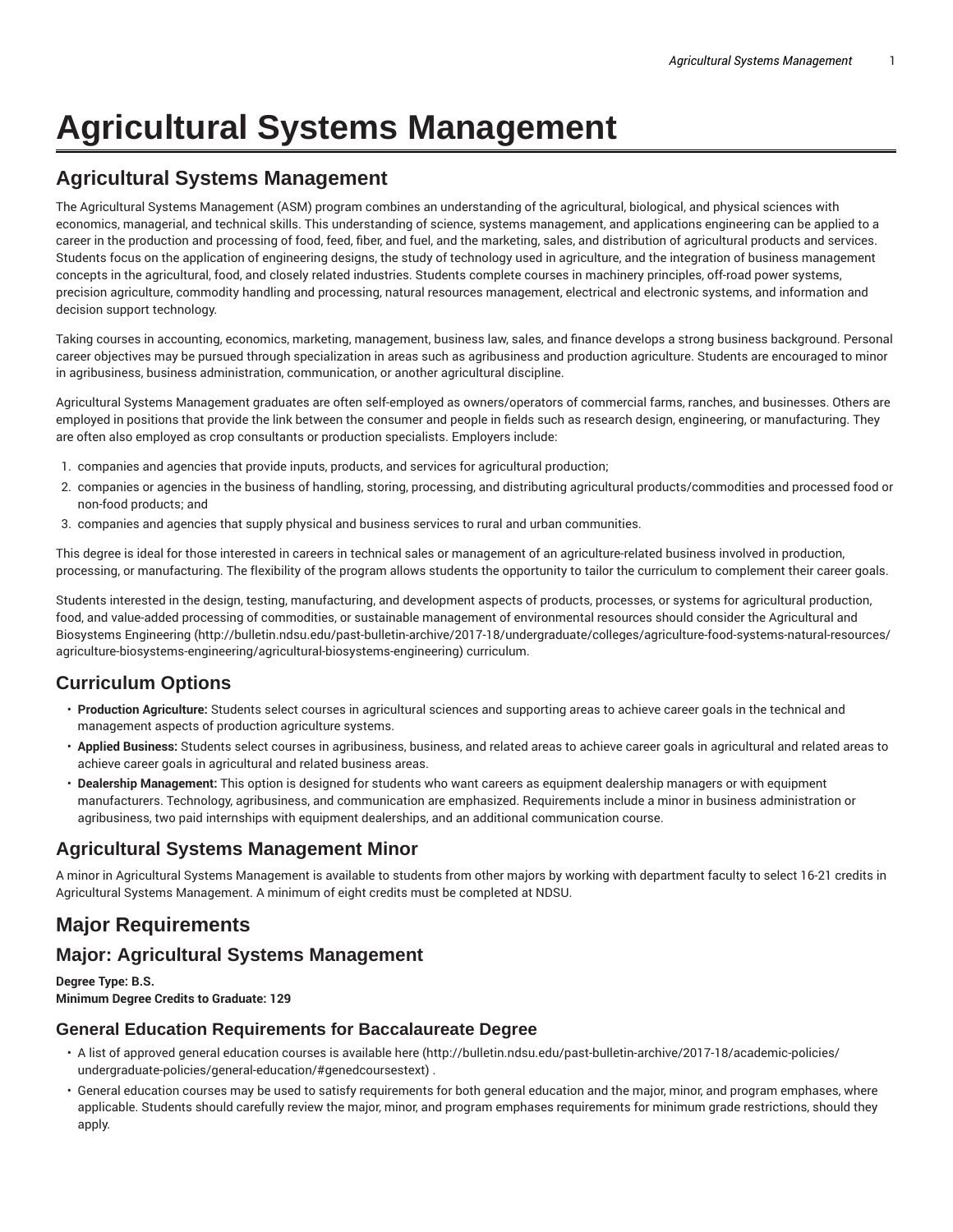| Code                                                 | <b>Title</b>                           | <b>Credits</b> |
|------------------------------------------------------|----------------------------------------|----------------|
| Communication (C)                                    |                                        | 12             |
| <b>ENGL 110</b>                                      | <b>College Composition I</b>           |                |
| <b>ENGL 120</b>                                      | <b>College Composition II</b>          |                |
| <b>COMM 110</b>                                      | <b>Fundamentals of Public Speaking</b> |                |
| Upper Division Writing <sup>+</sup>                  |                                        |                |
| <b>Quantitative Reasoning (R)</b> <sup>†</sup>       |                                        | 3              |
| Science and Technology (S) <sup><math>†</math></sup> |                                        | 10             |
| Humanities and Fine Arts (A) <sup>+</sup>            |                                        | 6              |
| Social and Behavioral Sciences (B) <sup>+</sup>      |                                        | 6              |
| Wellness (W) $^{\dagger}$                            |                                        | 2              |
| Cultural Diversity (D) <sup>*†</sup>                 |                                        |                |
| Global Perspectives (G) <sup>*†</sup>                |                                        |                |
| <b>Total Credits</b>                                 |                                        | 39             |

- \* May be satisfied by completing courses in another General Education category.
- † May be satisfied with courses required in the major. Review major requirements to determine if a specific upper division writing course is required.

## **ASM Major Requirements**

Students must maintain a 2.25 GPA in ASM prefix courses.

| Code                                                     | <b>Title</b>                                                                                                                                        | <b>Credits</b> |
|----------------------------------------------------------|-----------------------------------------------------------------------------------------------------------------------------------------------------|----------------|
| <b>Agricultural Systems Management Core Requirements</b> |                                                                                                                                                     |                |
| <b>ASM 115</b>                                           | Fundamentals of Agricultural Systems Management (Students transferring in or changing major to ASM<br>with 32+ credits do not need to take ASM 115) | 3              |
| <b>ASM 125</b>                                           | Fabrication & Construction Technology (Students transferring in or changing major to ASM with 32+<br>credits do not need to take ASM 125)           | 3              |
| <b>ASM 225</b>                                           | Computer Applications in Agricultural Systems Management                                                                                            | 3              |
| <b>ASM 264</b>                                           | Natural Resource Management Systems                                                                                                                 | 3              |
| <b>ASM 264L</b>                                          | Natural Resource Management Systems Laboratory                                                                                                      | $\mathbf{1}$   |
| <b>ASM 323</b>                                           | Post-Harvest Technology                                                                                                                             | 3              |
| <b>ASM 354</b>                                           | <b>Electricity and Electronic Applications</b>                                                                                                      | 3              |
| <b>ASM 373</b>                                           | <b>Tractors &amp; Power Units</b>                                                                                                                   | 3              |
| <b>ASM 374</b>                                           | <b>Power Units Laboratory</b>                                                                                                                       | $\mathbf{1}$   |
| <b>ASM 378</b>                                           | <b>Machinery Principles and Management</b>                                                                                                          | 3              |
| <b>ASM 429</b>                                           | <b>Hydraulic Power Principles and Applications</b>                                                                                                  | 3              |
| <b>ASM 454</b>                                           | Principles and Application of Precision Agriculture                                                                                                 | 3              |
| <b>ASM 475</b>                                           | Management of Agricultural Systems (Capstone Course)                                                                                                | $\sqrt{2}$     |
| <b>ASM 491</b>                                           | Seminar                                                                                                                                             | $\mathbf{1}$   |
| <b>ASM 496</b>                                           | Field Experience (Expo)                                                                                                                             | $\mathbf{1}$   |
| <b>Supporting Courses</b>                                |                                                                                                                                                     |                |
| <b>ABEN 189</b>                                          | Skills for Academic Success <sup>1</sup>                                                                                                            | $\mathbf{1}$   |
| <b>AGRI 150</b>                                          | Agriculture Orientation (Students transferring in 24 or more credits do not need to take AGRI 150.)                                                 | $\mathbf{1}$   |
| <b>CHEM 121</b>                                          | General Chemistry I (May satisfy general education category S)                                                                                      | 3              |
| <b>CHEM 122</b>                                          | General Chemistry II (May satisfy general education category S)                                                                                     | 3              |
| <b>CSCI 114</b>                                          | Microcomputer Packages (May satisfy general education category S)                                                                                   | 3              |
| or MIS 116                                               | <b>Business Use of Computers</b>                                                                                                                    |                |
| <b>ECON 201</b>                                          | Principles of Microeconomics (May satisfy general education category B)                                                                             | 3              |
| <b>ECON 202</b>                                          | Principles of Macroeconomics (May satisfy general education category B)                                                                             | 3              |
| <b>MATH 103</b>                                          | College Algebra (or higher - May not be required based on math placement.)                                                                          | 3              |
| <b>MATH 105</b>                                          | Trigonometry (or higher)                                                                                                                            | 3              |
| <b>PHYS 211</b>                                          | College Physics I (May satisfy general education category S)                                                                                        | 3              |
| <b>PHYS 211L</b>                                         | College Physics I Laboratory (Either course may satisfy general education category S)                                                               | $\mathbf{1}$   |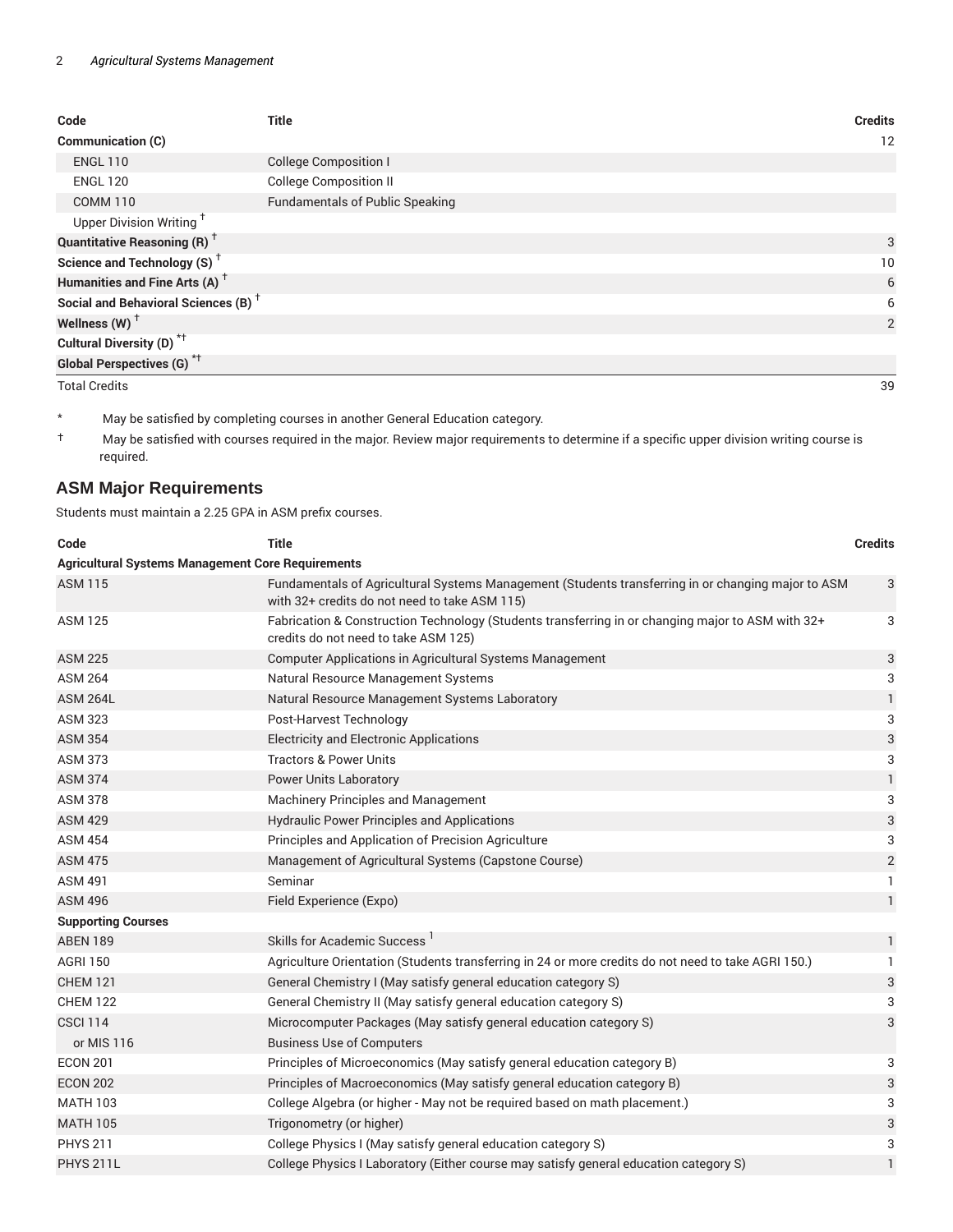| or CHEM 121L                                                                                                                            | <b>General Chemistry I Laboratory</b>                              |            |
|-----------------------------------------------------------------------------------------------------------------------------------------|--------------------------------------------------------------------|------------|
| <b>STAT 330</b>                                                                                                                         | Introductory Statistics (May satisfy general education category R) | 3          |
| Select one of the following:                                                                                                            |                                                                    | $3$ or $6$ |
| ACCT 102                                                                                                                                | <b>Fundamentals of Accounting</b>                                  |            |
| ACCT 200                                                                                                                                | Elements of Accounting I                                           |            |
| & ACCT 201                                                                                                                              | and Elements of Accounting II                                      |            |
| Specialized Options - Select from one of the specialized options listed below. A minor program of study may be completed in place of an |                                                                    |            |

**option.**

1

Total Credits 96-107

AGRI189 is only required for first-time, first-year students--A first-time, first-year student is defined as a student who has not yet completed a college course as a college student. Students that are not first-time, first-year students that either transfer into the university or change their major are not required to take AGRI 189.

#### **specialized options**

**Code Title Credits Applied Business Option: Minimum 30 Credits** This is the standard option for this major; students can declare another option or the minor option with the Office of Registration and Records. Complete any course from the College of Ag, including Ag Econ as well as the BIO dept, and those listed under Program/Option Electives. Select courses in agriculture science or supporting areas to enhance careers in Agribusiness. Select courses in consultation with an advisor. Courses not on the list will require a substitution form to be submitted to the Office of Registration and Records. **Code Title Credits**

#### **Production Agriculture Option: Minimum of 30 Credits**

Complete any course from the College of Ag, including Ag Econ as well as the BIO dept, and those listed under Program/Option Electives Select courses in consultation with an advisor. Courses not on the list will require substitution form to be submitted to the Office of Registration and Records.

| Code                                               | Title                                                                                                                                     | <b>Credits</b> |
|----------------------------------------------------|-------------------------------------------------------------------------------------------------------------------------------------------|----------------|
| <b>Dealership Management Option: Minimum 32-38</b> |                                                                                                                                           |                |
|                                                    | Minor in either Business Administration (24 credits) or Agribusiness (18 credits) required.                                               | 18-24          |
| ACCT 200<br>& ACCT 201                             | Elements of Accounting I<br>and Elements of Accounting II                                                                                 | 6              |
| <b>ASM 496</b>                                     | <b>Field Experience</b>                                                                                                                   | 2              |
| Elective                                           | Complete any course from the College of Ag, including Ag Econ as well as the BIO dept, and those listed<br>under Program/Option Electives | 3              |
| Select one of the following:                       |                                                                                                                                           | 3              |
| <b>COMM 214</b>                                    | Persuasive Speaking                                                                                                                       |                |
| COMM 271                                           | Listening and Nonverbal Communication                                                                                                     |                |
| <b>COMM 308</b>                                    | <b>Business and Professional Speaking</b>                                                                                                 |                |
| <b>COMM 315</b>                                    | <b>Small Group Communication</b>                                                                                                          |                |

Degree Requirements and Notes:

- Students must register for an ASM internship in the semester it is be completed. This includes internships arranged with the NDSU Career Center.
- Transfer grades must be 'C' or higher to count towards major requirements.
- The completion of a minor program of study is suggested but not required.
- Option suggestions are: Accounting, Agribusiness, Animal Sciences, Business Administration, Construction Management, Crop & Weed Sciences, Industrial Engineering & Management, Public Relations & Advertising, or Range Science.

## **Minor Requirements**

### **Agricultural Systems Management**

#### **Minor Requirements**

**Required Credits: 16**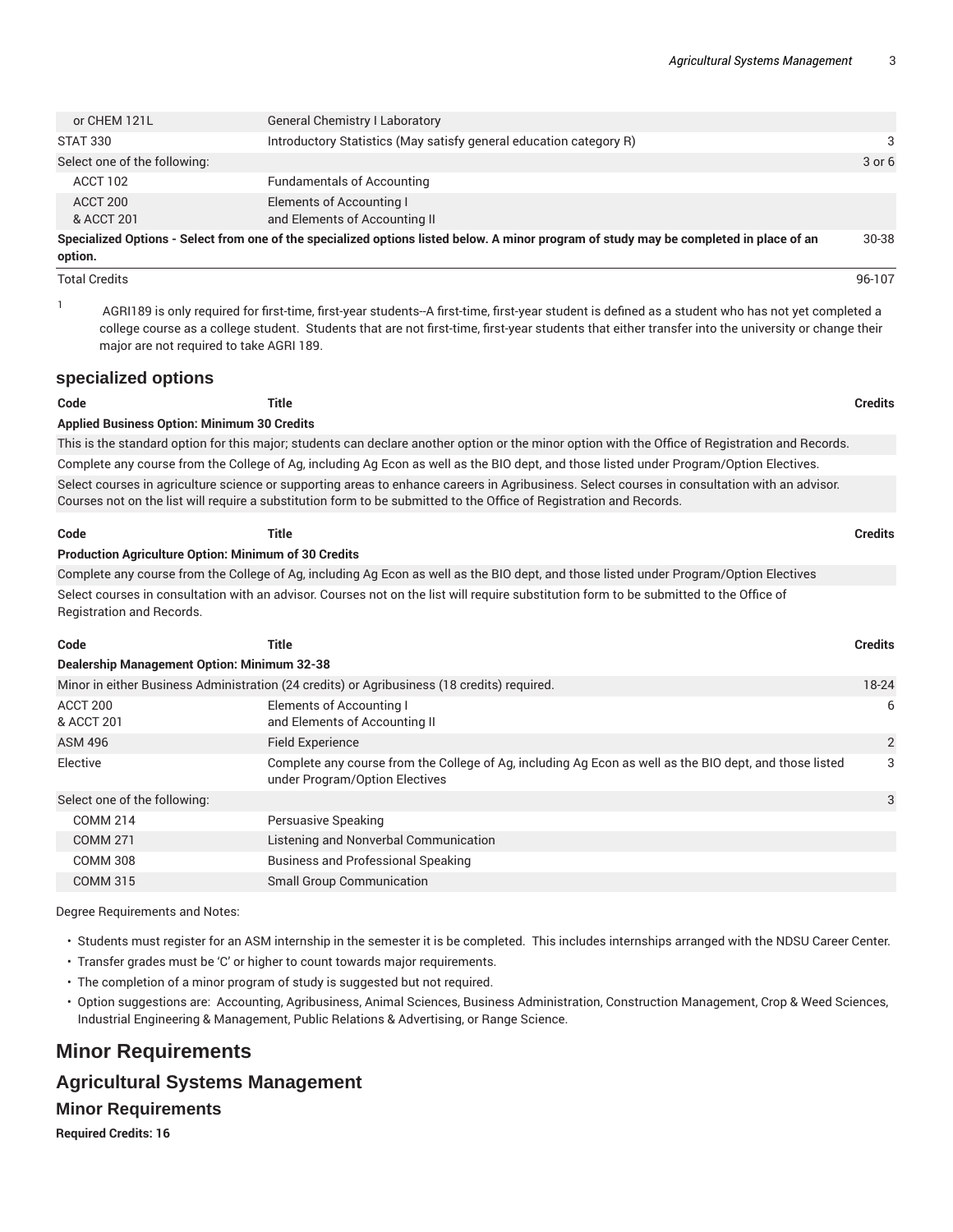| Code                                                           | <b>Title</b>                                             | <b>Credits</b> |
|----------------------------------------------------------------|----------------------------------------------------------|----------------|
| <b>Required Courses</b>                                        |                                                          |                |
| <b>ASM 264</b>                                                 | Natural Resource Management Systems                      | 3              |
| <b>ASM 354</b>                                                 | <b>Electricity and Electronic Applications</b>           | 3              |
| <b>ASM 373</b>                                                 | <b>Tractors &amp; Power Units</b>                        | 3              |
| or ASM 378                                                     | <b>Machinery Principles and Management</b>               |                |
| <b>Remaining Credits: Select 7 credits from the following:</b> |                                                          |                |
| <b>ASM 225</b>                                                 | Computer Applications in Agricultural Systems Management |                |
| <b>ASM 323</b>                                                 | Post-Harvest Technology                                  |                |
| <b>ASM 374</b>                                                 | <b>Power Units Laboratory</b>                            |                |
| <b>ASM 429</b>                                                 | Hydraulic Power Principles and Applications              |                |
| <b>ASM 454</b>                                                 | Principles and Application of Precision Agriculture      |                |
| <b>ASM 475</b>                                                 | Management of Agricultural Systems (Capstone)            |                |
| <b>ASM 491</b>                                                 | Seminar                                                  |                |
| <b>ASM 496</b>                                                 | Field Experience (Expo)                                  |                |
| <b>ASM 496</b>                                                 | <b>Field Experience</b>                                  |                |

Total Credits 16

#### **Minor Requirements and Notes:**

- A minimum of 8 credits must be taken at NDSU.
- Students must earn a minimum 2.00 GPA for the minor requirements.

#### **Option Electives**

May select any courses offered in the College of Ag, including Ag Econ, as well as the Biology department, and those curses listed here.

ASM 496 - Ag Tech Expo (1 add'l cr.) may be used as an Option Elective for all Specialized Options. ASM 496 - Field Exp/Internship, 1cr., may also be used as an Option Elective (maximum two credits) in the Applied Business and Production Agriculture Specialized Options **only.**

| ACCT 201        | <b>Elements of Accounting II</b>               |
|-----------------|------------------------------------------------|
| AGEC 3XX - 4XX  |                                                |
| ANSC 1XX - 4XX  |                                                |
| <b>BUSN 340</b> | <b>International Business</b>                  |
| <b>BUSN 487</b> | <b>Managerial Economics</b>                    |
| BUSN 3XX-4XX    |                                                |
| <b>COMM 114</b> | <b>Human Communication</b>                     |
| <b>COMM 212</b> | Interpersonal Communication                    |
| <b>COMM 216</b> | Intercultural Communication                    |
| <b>COMM 260</b> | Introduction to Web Design                     |
| <b>COMM 308</b> | <b>Business and Professional Speaking</b>      |
| <b>COMM 313</b> | <b>Editorial Processes</b>                     |
| <b>COMM 362</b> | Principles of Design For Print                 |
| <b>COMM 434</b> | <b>Communication Law</b>                       |
| <b>COMM 484</b> | Organizational Advocacy and Issue Management   |
| <b>COMM 485</b> | <b>Risk and Crisis Communication</b>           |
| <b>ECON 105</b> | <b>Elements of Economics</b>                   |
| <b>ECON 341</b> | Intermediate Microeconomics                    |
| <b>ECON 343</b> | Intermediate Macroeconomics                    |
| ECON 3XX - 4XX  |                                                |
| ENT 3XX - 4XX   |                                                |
| <b>FIN 320</b>  | <b>Principles of Finance</b>                   |
| FIN 3XX - 4XX   |                                                |
| <b>GEOG 455</b> | Introduction to Geographic Information Systems |
| <b>GEOG 456</b> | Advanced Geographic Information Systems        |
| <b>GEOG 470</b> | <b>Remote Sensing</b>                          |
|                 |                                                |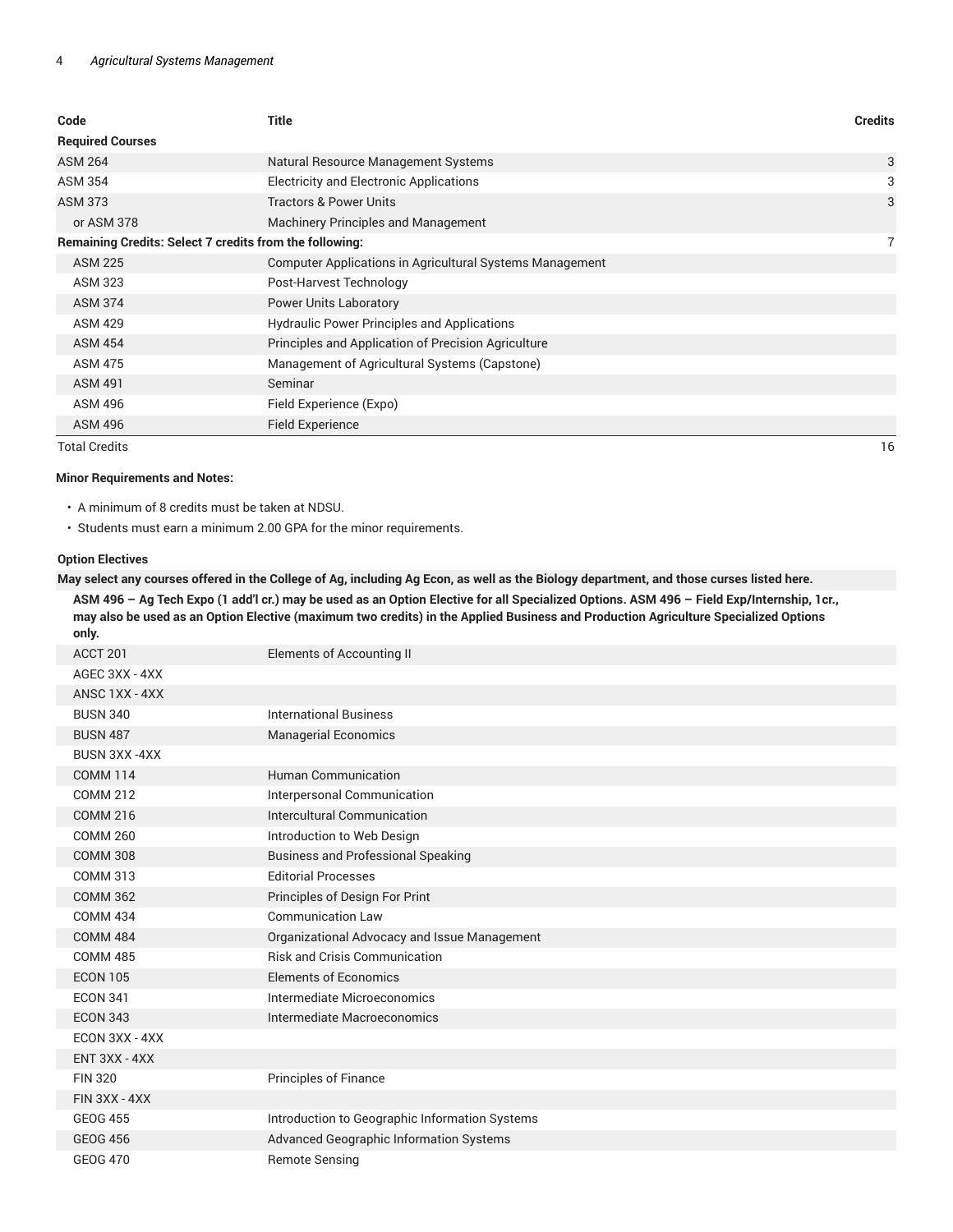|                   | Geographic Information Systems Pattern Analysis and Modeling |                                     |                           |
|-------------------|--------------------------------------------------------------|-------------------------------------|---------------------------|
| <b>IME 335</b>    | <b>Welding Technology</b>                                    |                                     |                           |
| <b>MGMT 320</b>   | <b>Foundations of Management</b>                             |                                     |                           |
| MGMT 3XX - 4XX    |                                                              |                                     |                           |
| <b>MRKT 320</b>   | <b>Foundations of Marketing</b>                              |                                     |                           |
| MRKT 3XX - 4XX    |                                                              |                                     |                           |
| ME 311            | <b>Introduction To Aviation</b>                              |                                     |                           |
| ME 312            | Introduction to Flight                                       |                                     |                           |
| ME 313            | <b>Commercial Instrument Ground School</b>                   |                                     |                           |
| PLSC 1XX - 4XX    |                                                              |                                     |                           |
| SOIL 2XX - 4XX    |                                                              |                                     |                           |
| Freshman          |                                                              |                                     |                           |
| Fall              | <b>Credits Spring</b>                                        |                                     | <b>Credits</b>            |
| <b>ASM 115</b>    |                                                              | 3 ASM 496 (Field Exp./Ag Tech Expo) | 1                         |
| <b>ASM 125</b>    |                                                              | 3 COMM 110                          | $\ensuremath{\mathsf{3}}$ |
| <b>ABEN 189</b>   |                                                              | 1 CSCI 114 or MIS 116               | 3                         |
| <b>AGRI 150</b>   |                                                              | 1 ENGL 120                          | 3                         |
| <b>ENGL 110</b>   |                                                              | 4 MATH 105                          | 3                         |
| <b>MATH 103</b>   |                                                              | 3 HUM/FINE ARTS                     | $\ensuremath{\mathsf{3}}$ |
|                   | 15                                                           |                                     | 16                        |
| Sophomore         |                                                              |                                     |                           |
| Fall              | <b>Credits Spring</b>                                        |                                     | <b>Credits</b>            |
| <b>ASM 225</b>    |                                                              | 3 ASM 264                           | 3                         |
| ACCT 102          |                                                              | 3 ASM 264L                          | $\mathbf{1}$              |
|                   |                                                              |                                     |                           |
| <b>ECON 201</b>   |                                                              | 3 ECON 202                          | 3                         |
| <b>PHYS 211</b>   |                                                              | 3 PSYC 111                          | 3                         |
| PHYS 211L         |                                                              | 1 Elective (Option)                 | 3                         |
| Elective (Free)   |                                                              | 3 Elective (Free)                   | 3                         |
|                   | 16                                                           |                                     | 16                        |
| Junior            |                                                              |                                     |                           |
| Fall              | <b>Credits Spring</b>                                        |                                     | <b>Credits</b>            |
| <b>ASM 323</b>    |                                                              | 3 ASM 373                           | 3                         |
| <b>CHEM 121</b>   |                                                              | 3 ASM 374                           | $\mathbf{1}$              |
| <b>STAT 330</b>   |                                                              | 3 CHEM 122                          | 3                         |
| WELLNESS          |                                                              | 2 ENGL 320, 321, 324, or 459        | 3                         |
| Elective (Option) |                                                              | 6 Elective (Option)                 | 3                         |
|                   |                                                              | Elective (Free)                     | $\ensuremath{\mathsf{3}}$ |
|                   | 17                                                           |                                     | 16                        |
| <b>Senior</b>     |                                                              |                                     |                           |
| Fall              | <b>Credits Spring</b>                                        |                                     | <b>Credits</b>            |
| <b>ASM 354</b>    |                                                              | 3 ASM 429                           | 3                         |
| <b>ASM 378</b>    |                                                              | 3 ASM 475                           | $\overline{c}$            |
| <b>ASM 491</b>    |                                                              | 1 ASM 454                           | 3                         |